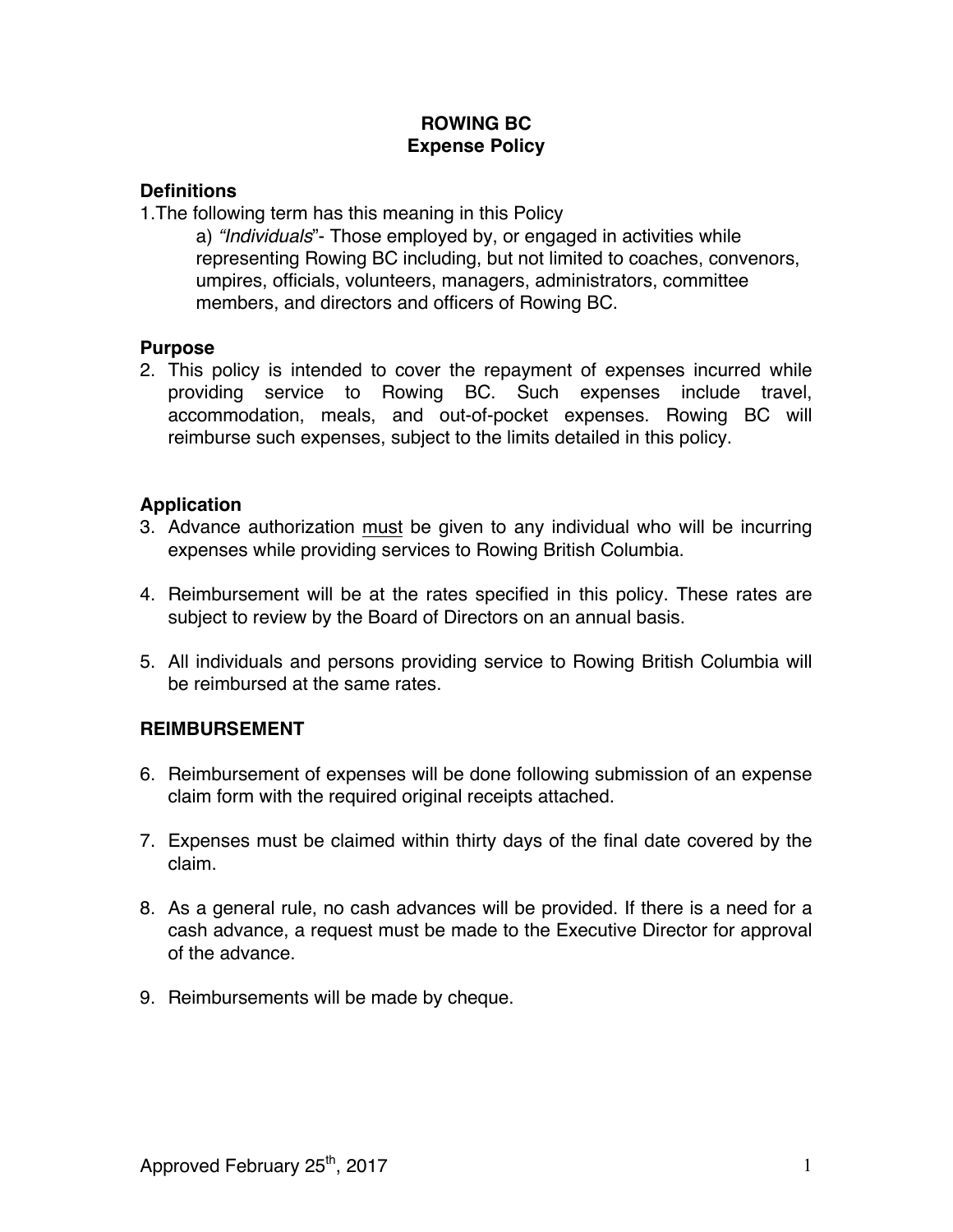# **TRAVEL**

- 10.Air travel is to be arranged sufficiently in advance to take advantage of maximum discount fares. Air travel is to be booked through the Rowing BC office whenever possible. Air travel including fares and itineraries is to be approved in advance by the Executive Director. In no circumstance will fares above the economy fare be reimbursed.
- 11.Car travel will be reimbursed at the mileage rates specified in this policy. Individuals are expected to carpool when possible. Mileage reimbursed will not include distances travelled via ferry. Mileage below 50 km (return travel) will not be reimbursed.
- 12.Car rentals will be reimbursed when authorized. Reimbursement for cars will be through an authorized agency at the most economical rate possible.
- 13.Ferry travel will be reimbursed. Individuals are expected to travel as footpassengers when possible. When a car is taken on the ferry, only the standard car-and-driver rate will be reimbursed. Advance booking fees will be reimbursed when required by the nature and purpose of the travel.

# **ACCOMODATION**

- 14.Individuals are encouraged to stay with friends or event organizers when possible. If this is not possible, authorized accommodation costs will be reimbursed.
- 15.Accommodation will be reimbursed based on single occupancy for the Rowing BC President, Executive Director, Provincial Coach, and persons acting as the Chief Umpire of sanctioned regattas.
- 16.All other accommodation will be reimbursed based on double occupancy.

#### **MEALS**

17.Meal costs will be reimbursed at the rates specified in this policy. Receipts are not required. Reimbursement will be provided based on the specific meals required. Individuals will not be reimbursed where meals are provided as part of an event or when meals are included in the accommodation rate.